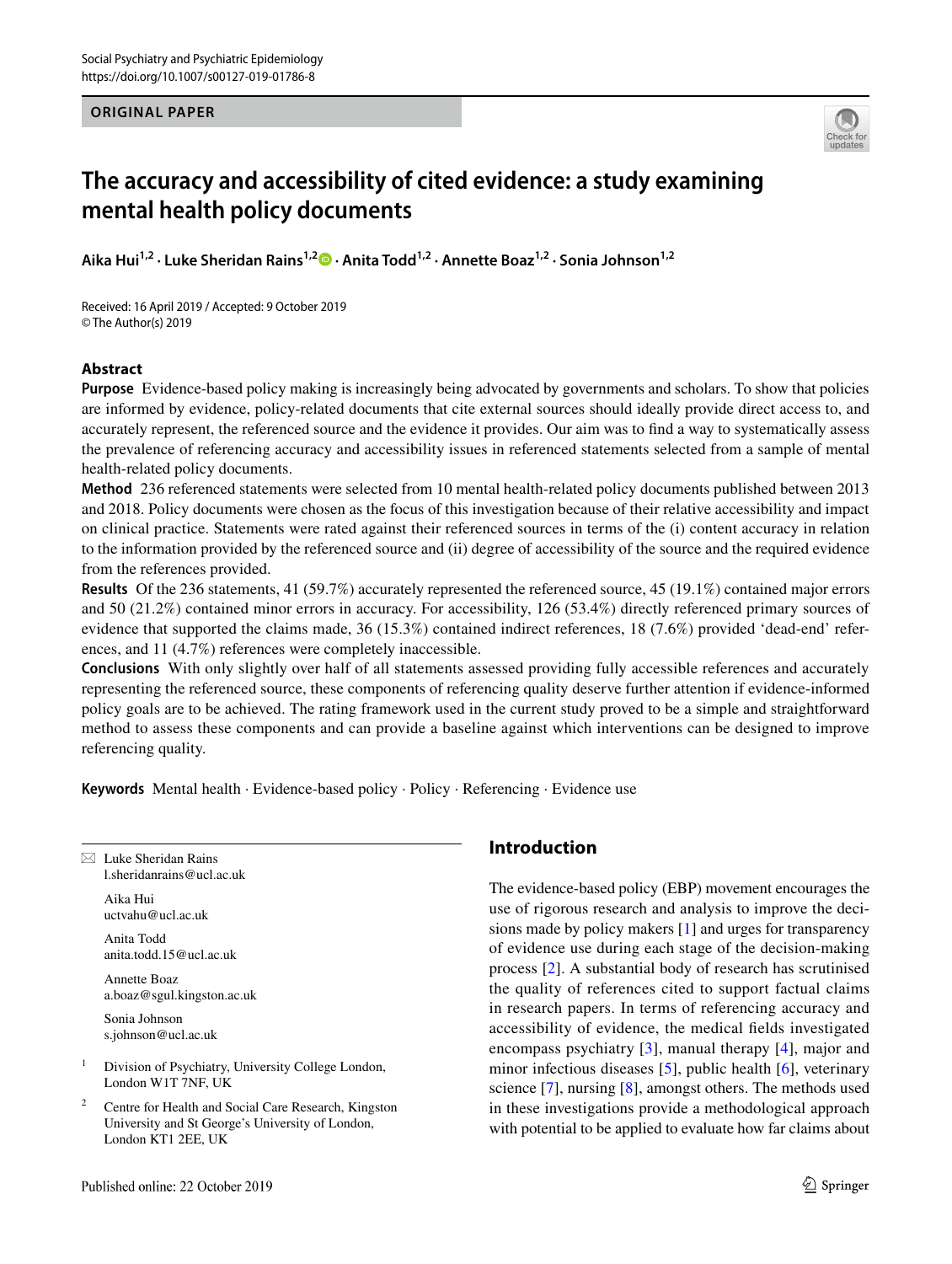evidence in policy documents are supported. However, few such investigations have been conducted: for example, there have to date been no appraisals of policy documentation relevant to mental health. Such an assessment is relevant to evaluating the extent to which mental health-related policy documents are evidence based.

A largely consistent classifcation system has been used to quantify errors in referencing accuracy and accessibility in medical journals [[3–](#page-10-2)[8](#page-10-7), [13](#page-10-8)]. First, quotation or content accuracy refers to whether the content of a factual statement refects the assertions and fndings of the referenced source. A misinterpretation or misreporting of the evidence is especially hazardous where mandates and recommendations regarding healthcare delivery are based on these claims. Errors in accuracy are commonly separated into (i) major errors, when the referenced statement is unsubstantiated, unrelated to, or contradicted by the original source that was referenced and (ii) minor errors, when there is an oversimplifcation, overgeneralisation or minor reporting inaccuracy, but errors that are not sufficiently deviant to be considered incoherent with the overall assertions of the original source. If such errors occur, there is a possibility for information to be distorted [[9\]](#page-10-9) or falsely amplifed [\[10\]](#page-10-10). Accessibility, meanwhile, relates to the availability of trouble-free access to the evidence source, enabling readers to verify the claims made and to assess the evidence base behind the claim for themselves. Accessibility to referenced sources in the previous literature has predominantly focused on problems arising from indirect referencing. These are improper, secondary citations that fail to provide the primary source of the empirical evidence required to support the claim by itself, but instead contain further references to documents that do provide the primary source of evidence. Whilst indirect referencing is fairly common and arguably less of an issue compared to content inaccuracies, it can still be problematic because (i) original authors do not get the rightful credit for their work, (ii) minor inaccuracies can easily propagate to other documents in a 'Chinese whispers' manner, and (iii) continuous indirect referencing across multiple documents makes it difficult for readers to trace the evidence back to its original source to assess its credibility.

For policy documents, critical examinations of referencing quality have been relatively scarce. Only recently have assessments of evidence transparency been conducted, notably by the Institute for Government and Sense about Science in May 2015 to May 2016 [\[11\]](#page-10-11) and July 2016 to July 2017 [\[12](#page-10-12)]. They recognised similar issues with referencing quality in policy proposals across other policy sectors. "Referencing quality" was highlighted as one of the eight main barriers to full transparency of evidence. However, like many other discussions that have touched on referencing quality as an issue, such assessments did not specifcally assess the accessibility and accuracy of references used to substantiate factual claims. We argue this component should not be overlooked and should be spot-checked in an equivalent manner, because referencing errors may be a sign that writers may have not read [\[6](#page-10-5)] or comprehended the work [[16\]](#page-10-13). Also, the lack of consensus or convention on what is expected from writers of such documents provides no evident approach for readers to anticipate the quality of referencing of each document, or whether such documents are expected to reference their sources at all. Also, these investigations examined policies produced by various governmental departments in terms of how transparent they were about the evidence use behind each stage of the policy-making process (i.e. diagnosis, proposal, implementation, testing and evaluation). Although one of the major fndings that the authors highlighted included 'referencing quality' as one of the eight main barriers to full transparency of evidence, this was not the focal point of the spot checks and thus also was not, in a structured manner, integrated into the rating system within the transparency framework.

As mentioned earlier, however, there is a rich body of research examining referencing accuracy and accessibility in medical sciences. This has even progressed to several systematic reviews that attempted to quantify an average level of errors across an array of medical felds. The most recent and empirically vigorous of these was a systematic review of 15 studies that examined the accessibility and accuracy of referenced 'facts' across various medical felds [[13\]](#page-10-8). It was estimated that the average prevalence of content inaccuracy across the studies was around 14.5% (95% confdence interval [CI] 10.5–18.6%). The majority (64.8%) of content errors found were major errors (95% CI 56.1–73.5%) and a minority (35.2%) were minor errors (95% CI 26.5–43.9%). The overall level of indirect referencing was estimated at approximately 10.4% (95% CI 3.4–17.5%).

Our study has three main aims. First, we will explore the feasibility of applying an existing rating framework previously used to systematically assess referencing quality in medical papers onto mental health policy documents, and to make any necessary modifcations. Second, we will investigate how accessible sources of evidence are from referenced statements found in a selection of mental health policy documents published in the last 5 years in the UK. Thirdly, we aim to assess how accurately the referenced statements are in representing their evidence sources.

## **Method**

Our study involved the extraction and analysis of evidence sources for references included in ten mental health policy documents published within the last 10 years in the United Kingdom. As no framework was so far available for scrutiny of referencing in policy documents, we adapted a framework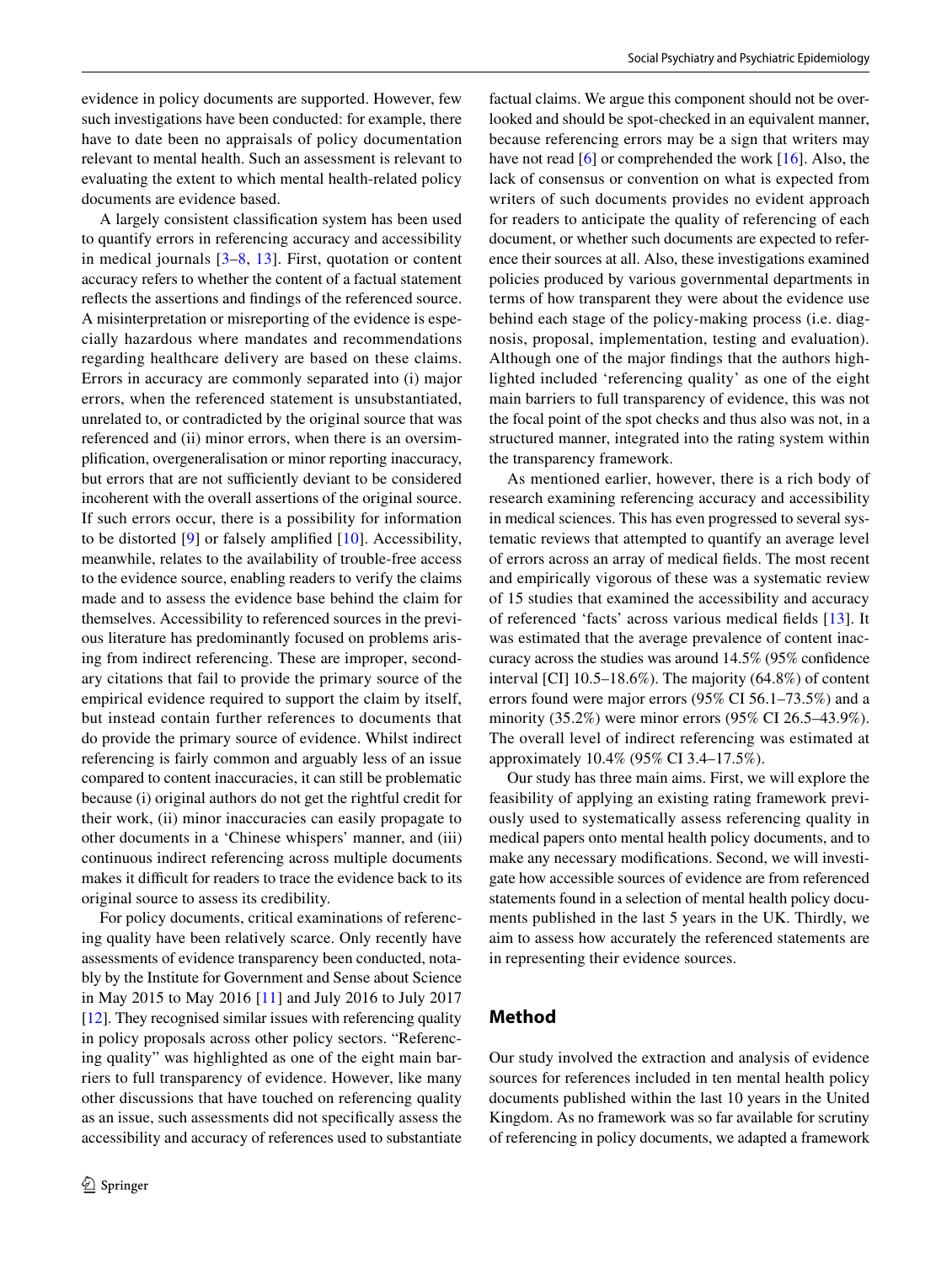developed for examining referencing in medical papers, initially piloting it to assess its feasibility in the appraisal of mental health policy documents.

## **Pilot**

An initial pilot search and analysis was performed to assess the feasibility of appraising mental health policy documentation by adapting a common methodology and rating framework previously solely used to assess academic papers. This was so that necessary modifcations could be identifed, tested, and implemented prior to the main analysis. The framework was based from that used in Mogull (2017) [\[13](#page-10-8)], the most recent systematic review of studies that all utilised largely similar frameworks to assess content accuracy and referencing accessibility.

#### **Search strategy**

Mental health-relevant policy documents were identifed through a web search of the United Kingdom governmental website <https://www.gov.uk/government/publications> conducted between November 2017 and June 2018. The search was limited to the term 'mental health' and to documents published within the last 5 years (2013–2018). Only publications accessible via the 'Policy and Guidance' section of the website, which comprised of the subsections 'correspondence', 'guidance', 'independent reports' and 'policy papers', were included. Policy areas of interest included subsections of Children and Young People, Community and Society, NHS, Public Health and Social Care and Welfare.

#### **Inclusion and exclusion criteria**

We defned mental health policy documents as any document published by a governmental department, an arm's length body [[15](#page-10-14)] related to the government such as Public Health England and NHS England, or Parliament, that (a) declared any form of governmental action, strategy or recommendations on any topic on or related to mental health and/or (b) provided guidance or regulations related to mental health, to be followed by the relevant professions and by providers and commissioners of services To ensure that the investigation captured a wide variety of sources, we sought policy documents that contained at least ten references to original scientifc articles. We omitted documents that were primarily produced by independent organisations, as our particular interest pertained to the assessment of documents that were publicly supported and disseminated widely by governmental organisations.

#### **Data extraction and analysis**

49 referenced 'factual' statements were sampled from two documents. These documents were subsequently included in group of ten documents used in the main study. Factual statements were defned as statements that required the support of empirical evidence or assertions derived from such evidence that is provided by the cited source. This defnition excluded statements where the reference were not explicitly used to support a factual assertion. For example, a referenced statement that used references to signpost relevant resources would not have qualifed as a factual statement.

Two independent reviewers conducted the selection and assessment of factual statements. Statements were identifed by arbitrarily choosing references from the reference lists of the included policy documents and then confrming whether the statement supported by the citation met inclusion criteria. Statements were required to meet the criteria that they were 'factual', did not reference more than one evidence source, and were in relation to providing evidence to support an overarching argument relevant to the recommendations provided by the given section. The eligibility of each statement was considered independently by two reviewers, and then collated to examine agreements and discrepancies. Discrepancies that could not be resolved through discussion were referred to a third reviewer. Statements were sampled until either 25 had been identifed that were suitable for inclusion or the reference list had been exhausted. To reduce potential selection bias, the primary reviewer selected 75% of statements and a second reviewer independently selected 25% of statements used for the main analysis and no sources were accessed either prior to or during the selection process.

These factual statements were then compared against their referenced source to assess the level of accuracy and accessibility, and errors were classifed based on the classifcation framework used by Mogull (2017) [\[13](#page-10-8)]. The framework classifed accuracy errors into major and minor errors, and levels of accessibility were classifed into direct, indirect and inaccessible. Defnitions of each of these classifcations can be found in the ["Error Classifcation framework](#page-3-0)" subsection below.

#### **Main study**

#### **Changes following the pilot**

Following the pilot, it was agreed that the main analysis could be performed with only some minor changes to the classifcation framework. First, an additional classifcation was included into the accessibility framework, which was termed as 'dead-end' referencing. Dead-end referencing is defned as when the referenced statement brings the reader to a source which fails to provide the required evidence to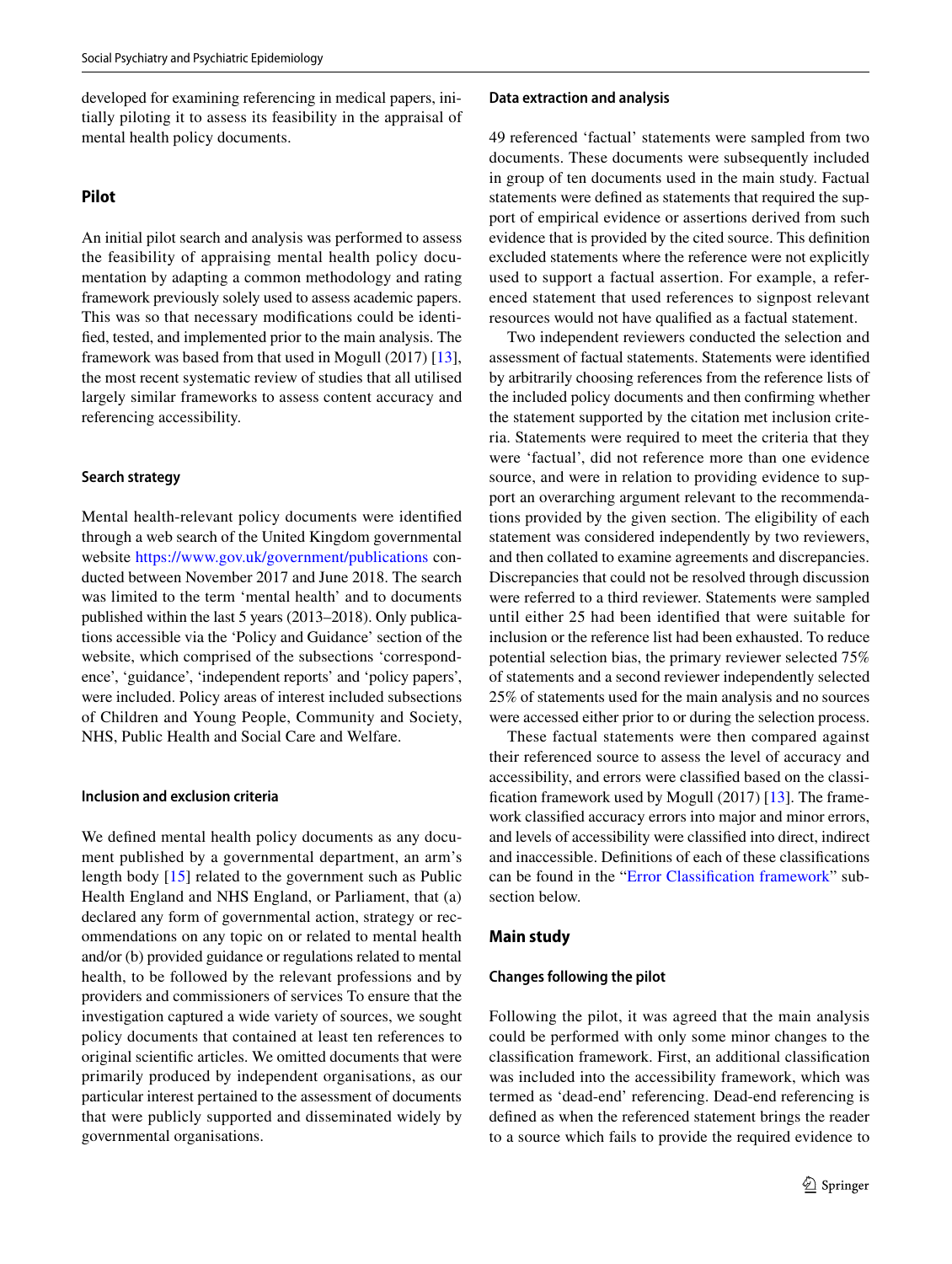support the referenced statement. These references essentially mislead readers into a 'dead-end' in terms of fnding supporting evidence required to substantiate the claims made. Dead-end referencing difers from indirect referencing, where the reference, despite not substantiating the claim itself, does provide access to the primary evidence source through further references that ultimately substantiates the claims made. In rating accessibility errors, previous studies had mainly focused on indirect referencing or when referenced sources could not be accessed altogether (e.g. reference inaccessible due to a broken web link, a fabricated source, etc.) The addition of 'dead-end' referencing was a result of the pilot observation that the ability to access the referenced source was not sufficient to guarantee the provision of relevant and required supporting evidence to substantiate the claims made. The second minor change included allowing the criteria for 'direct' referencing to be more lenient than in previous studies. Specifcally, direct referencing was not only limited to references purely directed to original scientifc articles but also extended to other evidence sources such as governmental surveys, statistical reports and independent research reports by various organisations. This was a result of the pilot observation that policy documents use a substantially wider array of sources as evidence than scientifc articles in the medical feld. Reports published by independent research groups or the government itself could be rigorous methodologically even though they are not published in peer-reviewed journals and may be the only source of evidence for a given question.

#### **Search strategy and inclusion criteria**

A further eight  $(n=10$  in total) mental health-relevant policy documents were used in addition to the two analysed in the pilot round. The search strategy for the main study was the same as the pilot. The same inclusion and exclusion criteria were used to identify relevant policy documents. Documents were screened starting from the most recently published, and the search was terminated once eight policy documents had been identifed. This meant that the ten documents were the ten most recent mental health policy documents that met the inclusion and exclusion criteria.

#### **Data extraction and analysis**

Two reviewers were involved in the statement selection and error checking process. The frst reviewer (AH) selected three quarters of the statements and error checked all statements. The second reviewer (AT) selected a quarter of the statements and independently error checked a third of the full sample of chosen statements. During the pilot round, the statements selected were cross-checked to ensure consistency of statement selection between both reviewers. The data were recorded by both reviewers using an extraction table developed specifcally for the study. Initially, reviewers were fully blinded to the decisions made by each other. Decisions of the classifcations for statements of all ten documents were then cross-checked and fnalised after a discussion between reviewers where independent ratings were compared and discrepancies resolved.

#### <span id="page-3-0"></span>**Error classifcation framework**

For specifc examples, Table [2](#page-5-0) provides a sample of statements illustrating each subtype of inaccuracy as described, drawn from the overall pool of accuracy errors found in the policy documents used in this study. Table [3](#page-6-0) provides a sample of statements of each subtype of inaccessibility as described above, drawn from the overall pool of accessibility issues found in the policy documents used in this study.

#### **Analysis**

A count of minor and major accuracy and accessibility errors based on classifcations defned in Table [1](#page-4-0) were recorded on a summary table. The percentage of fully accurate referenced statements was calculated by subtracting statements with major and minor errors from the overall number of statements assessed. The percentage of directly accessible references was calculated by subtracting the percentage of those that were indirectly referenced, dead-end references, inaccessible as well as those with major errors from the overall number of statements extracted. Major errors were subtracted from the total number accessible statements as the question of accessibility was thought to be irrelevant for statements that were markedly unrelated to, unsubstantiated by or contradicted the referenced source.

## **Results**

The ten policy documents selected and used for the main analysis can be found in Table [4.](#page-7-0) The majority of these documents were published by the Department of Health and Social Care for England, or by, Public Health England or NHS England, which are associated 'arms-length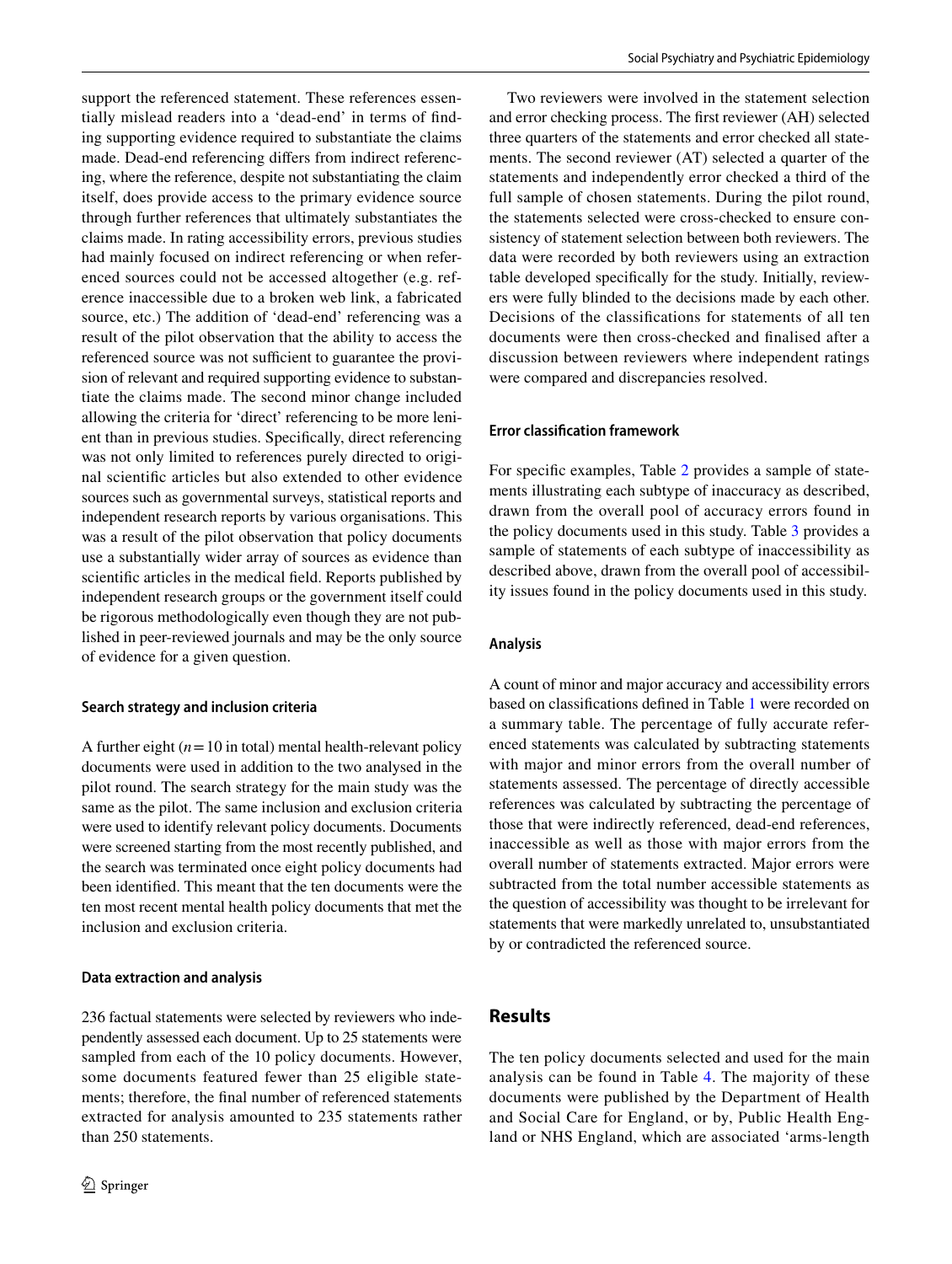<span id="page-4-0"></span>

| Table 1 Classification framework for accuracy and accessibility |  |
|-----------------------------------------------------------------|--|
|-----------------------------------------------------------------|--|

|                            | Definition                                                                                                                                                                                                                                         |
|----------------------------|----------------------------------------------------------------------------------------------------------------------------------------------------------------------------------------------------------------------------------------------------|
| Errors in content accuracy |                                                                                                                                                                                                                                                    |
| Major error                | If the referenced statement contradicted, failed to substantiate or was unrelated to the original article, or if it con-<br>tained major reporting errors to a degree that deviates from the authors' assertions                                   |
| Minor error                | If the referenced statement oversimplified or overgeneralised findings or assertions made by authors or contained<br>minor reporting errors of study details but not to a degree severe enough to contradict the main assertions by the<br>authors |
| Levels of accessibility    |                                                                                                                                                                                                                                                    |
| Directly referenced        | If the empirical evidence behind the referenced statement could be directly accessed                                                                                                                                                               |
| Indirectly referenced      | If the evidence behind the referenced statement could be accessed but not directly, but by accessing further evidence<br>through the referenced source                                                                                             |
| Dead-end referencing       | If the referenced document substantiates the assertions made by the statement but provided no empirical evidence to<br>support the claim made                                                                                                      |
| Inaccessible               | If the referenced document could not be found or accessed online, even via academic institutions                                                                                                                                                   |

bodies' responsible for formulating and implementing policy [[15](#page-10-14)]. All eligible policy documents were labelled as a 'guidance' on the governmental website under the 'Policy and guidance' subsection. 22–25 statements were selected from each document. In total, 49 statements were identifed in the pilot and a further 187 for the main analysis  $(n=236$  overall). The statements used in the pilot round were included in the main analysis as only minor modifcations were made to the assessment framework. It is important to note that a substantial amount of policy documents was immediately screened out as ineligible as they contained no references at all.

Of the 236 statements, 141 (59.7%) statements contained no errors in accuracy, 45 (19.1%) contained major errors and 50 (21.2%) contained minor errors (see Fig. [1](#page-8-0)). Out of the 236 referenced statements assessed, 126 statements (53.4%) contained references that directly provided access to the empirical evidence required to support the statement. 36 (15.3%) contained indirect references, 18 (7.6%) provided 'dead-end' references, and 11 (4.7%) were completely inaccessible (see Fig. [2](#page-8-1)). The majority of the minor accuracy errors were attributed to the overgeneralisation from the referenced source (21/236) and reporting errors of the quantitative results of the original studies (17/236), whereas the majority of major accuracy errors were related to the referenced statement unsubstantiated by its referenced source (35/236). Common citations that provided 'dead-end' access to evidence for factual statements included referencing online information leaflets, other policy documents, fact sheets, web pages and opinion articles. A summary table of the prevalence of each accuracy and accessibility issue found is shown in Table [5](#page-8-2). For an anonymised summary table of accessibility and accuracy issue counts for each policy document, see Appendix 1. For a full extraction table of all statements assessed, see Appendix 2.

## **Discussion**

There is a growing interest in the use of evidence in policy documents in England as well as internationally. To our knowledge, this is the frst systematic investigation of referencing accuracy and accessibility in mental health policy documents within the United Kingdom or internationally. The pilot demonstrated that it was feasible to adapt an established framework previously used to assess referencing in scientifc papers in a way that was informative, straightforward, and allowed the objectives of the current study to be quickly addressed. As discussed previously, the framework was based on a structure frequently used to assess referencing in peer-reviewed articles in the medical literature, therefore, it is likely to have covered the core aspects of referencing accessibility and accuracy that were considered important in the past. With slightly over half of the referenced statements assessed qualifying as fully accessible and accurate, there is, without a doubt, room for improvement for these two components of referencing quality. In comparison with the estimation of accuracy and accessibility errors in the medical literature as most recently examined by Mogull (2017) [\[13](#page-10-8)], the level of accuracy and accessibility in mental health policy documents appears at glance to be substantially lower. Whereas in the former, the overall error rate the author estimated was 14.5% and the rate of indirect referencing was approximately 10.4%, the overall accuracy error rate in the present study was 40.3% and the rate of indirect references was approximately 15.3%. However, comparisons of error prevalence to previous studies should be made with caution due to the diferences in the nature of the content examined as well as the modifcations in the methodology. Qualitatively, although the majority of references were directed towards original empirical research, what constituted citable evidence in policy documents was evidently more varied and less aligned with the hierarchy of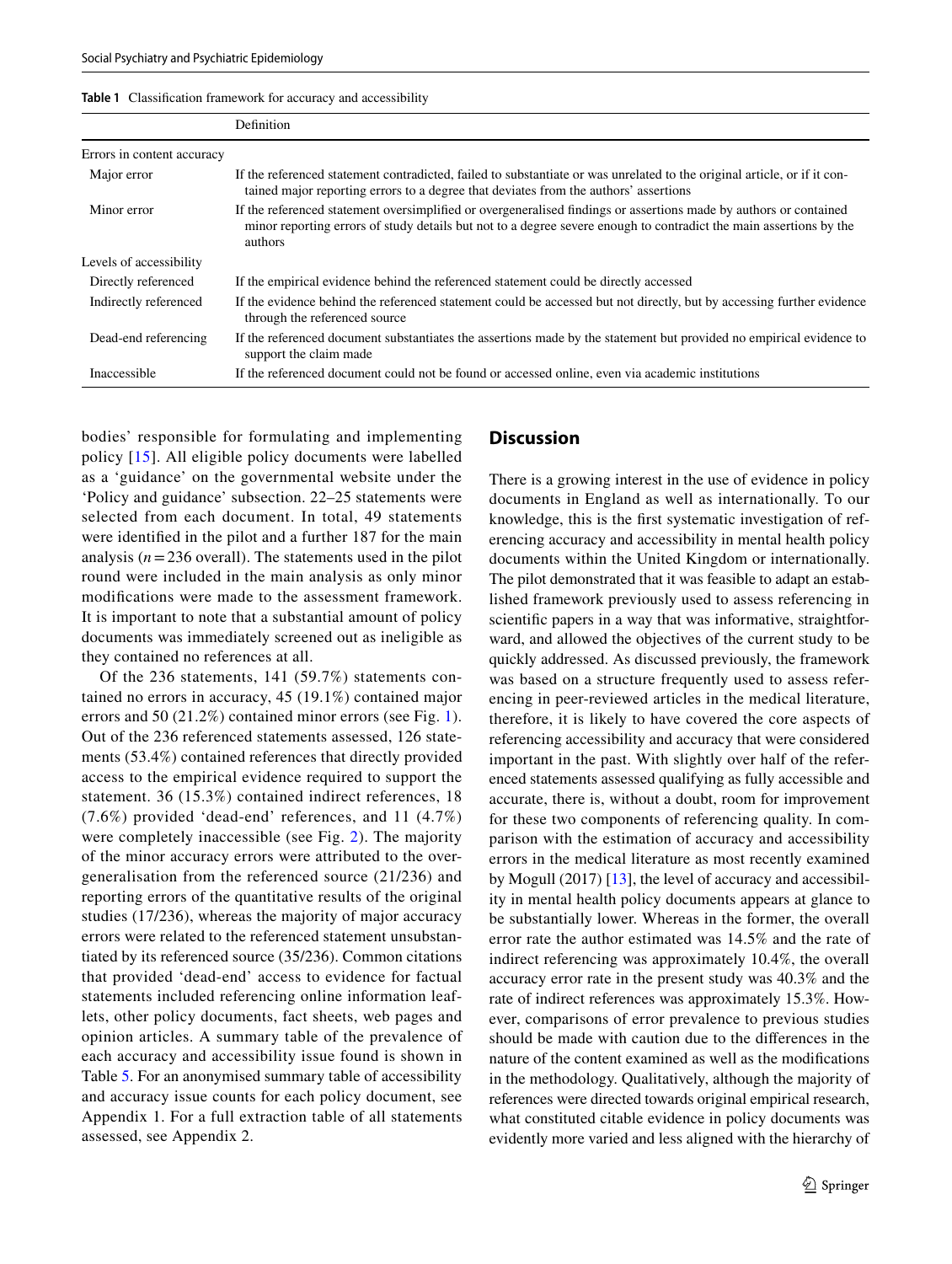<span id="page-5-0"></span>

| Classification of accuracy error | Referenced factual statement                                                                                                                                                                                                                                                                                 | Author's judgement of error and support for judg-<br>ment                                                                                                                                                                                                                                                                                                                                                                                                                                                                                                                                                            | Citation as presented by the policy document                                                                                                                                                                                                                                                                                                                                        |
|----------------------------------|--------------------------------------------------------------------------------------------------------------------------------------------------------------------------------------------------------------------------------------------------------------------------------------------------------------|----------------------------------------------------------------------------------------------------------------------------------------------------------------------------------------------------------------------------------------------------------------------------------------------------------------------------------------------------------------------------------------------------------------------------------------------------------------------------------------------------------------------------------------------------------------------------------------------------------------------|-------------------------------------------------------------------------------------------------------------------------------------------------------------------------------------------------------------------------------------------------------------------------------------------------------------------------------------------------------------------------------------|
| Unrelated<br>Major               | ognition of physical health problems; symptoms<br>first episode psychosis include: low rates of rec-<br>Other key physical health issues for people with<br>are often ignored because of a co-occurring<br>psychiatric diagnosis                                                                             | shadowing. Ctrl F-Psychosis, co-occur, comorbid,<br>Major-Unrelated. Referenced article is related to<br>the Unit Costs of Health and Social Care. This<br>source had no evidence related to diagnostic<br>physical health                                                                                                                                                                                                                                                                                                                                                                                           | In Implementing the Early Intervention in Psychosis<br>Canterbury: Personal Social Services Research<br>Access and Waiting Time Standard: Guidance<br>Curtis L. Unit Costs of Health and Social Care.<br>Unit; 2014                                                                                                                                                                 |
| Unsubstantiated                  | A systematic review of randomised controlled trials<br>sion (including mild to severe clinical symptoms)<br>symptoms in people with a diagnosis of depres-<br>when compared with no treatment or a control<br>concluded that exercise improved depressive<br>social activity<br>intervention, e.g. sedentary | sion but does not suggest or provide evidence that<br>National Weight Control Registry (NWCR). This<br>trials. Instead, it was a database of surveys of the<br>database looked at factors related to maintaining<br>weight loss, which includes low level of depres-<br>not a systematic review of randomised control<br>weight-loss maintenance improves depression<br>Major-Unsubstantiated. Cited reference was                                                                                                                                                                                                   | mental health problems: Actions for mental health<br>tenance, American Society for Clinical Nutrition.<br>Wing RR, Phelan S. Long-term weight loss main-<br>In Improving the physical health of people with<br>2005;82(1 Suppl): 222S-225S<br>nurses                                                                                                                                |
| Contradictory<br>Minor           | because it should increase the chance of receiving<br>of future self-harm events (Kapur et al., 2013)<br>previously been associated with a lower rate<br>assessment has<br>appropriate psychological therapies<br>Increased use of psychosocial                                                              | the citation, it formed a part of the same sentence<br>Although the contradictory claim was written after<br>cluded that psychosocial assessment led to lower<br>by another reference, which is highly misleading<br>and the contradictory assertion was not followed<br>Major-Contradictory. The referenced paper con-<br>mediated referral or to specialist psychological<br>Authors explicitly state this was not because it<br>from the interpretation of findings section that<br>authors do not know how or why this may be.<br>risk of repeated self-harm, but it was explicit<br>for the readers<br>services | Kapur, N., Steeg, S., Webb, R., Haigh, M., Bergen,<br>harm? Results from the multicentre study of self-<br>Promotion of Mental Health and Wellbeing and<br>management improve outcomes following self-<br>H., Hawton, K., Cooper, J. 2013. Does clinical<br>In Commissioning Cost-Effective Services for<br>harm in England. PLoS One, 8, e70434<br>Prevention of Mental III-Health |
| Oversimplification               | conversely, there are widespread concerns about<br>such as improved faster information processing;<br>potential negative effects, including decreased<br>Electronic media has some positive influences,<br>excessive use<br>attention, hyperactivity, and                                                    | substantiated such statements, however, regarding<br>sised that conclusions are nuanced, stating: 'but<br>the negative effects of technology, they empha-<br>evidence is sparse and contradictory'. This was<br>Minor-Oversimplification. Original authors<br>not mentioned from the statement assessed                                                                                                                                                                                                                                                                                                              | improving our children and young people's mental<br>Chief Medical Officer 2013. Public Mental Health<br>Department of Health (2013). Annual Report of the<br>Priorities: Investing in the Evidence. London:<br>In Future in mind -Promoting, protecting and<br>Department of Health<br>health and wellbeing                                                                         |
| Overgeneralisation               | history of trauma. This may include emotional,<br>physical and/or sexual trauma and a range of<br>People with psychosis may also present with<br>other adverse life experiences                                                                                                                              | anything about emotional and/or physical trauma.<br>focused on sexual abuse and did not mention<br>Minor-Overgeneralisation. Paper specifically<br>Ctrl F Emotional, Physical                                                                                                                                                                                                                                                                                                                                                                                                                                        | In Implementing the Early Intervention in Psychosis<br>psychiatric survey in England. The British Journal<br>Bebbington P, Jonas S, Kuipers E, King M, Cooper<br>C, Brugha T, et al. Childhood sexual abuse and<br>psychosis: data from a cross-sectional national<br>Access and Waiting Time Standard: Guidance<br>of Psychiatry. 2011;199: 29-37                                  |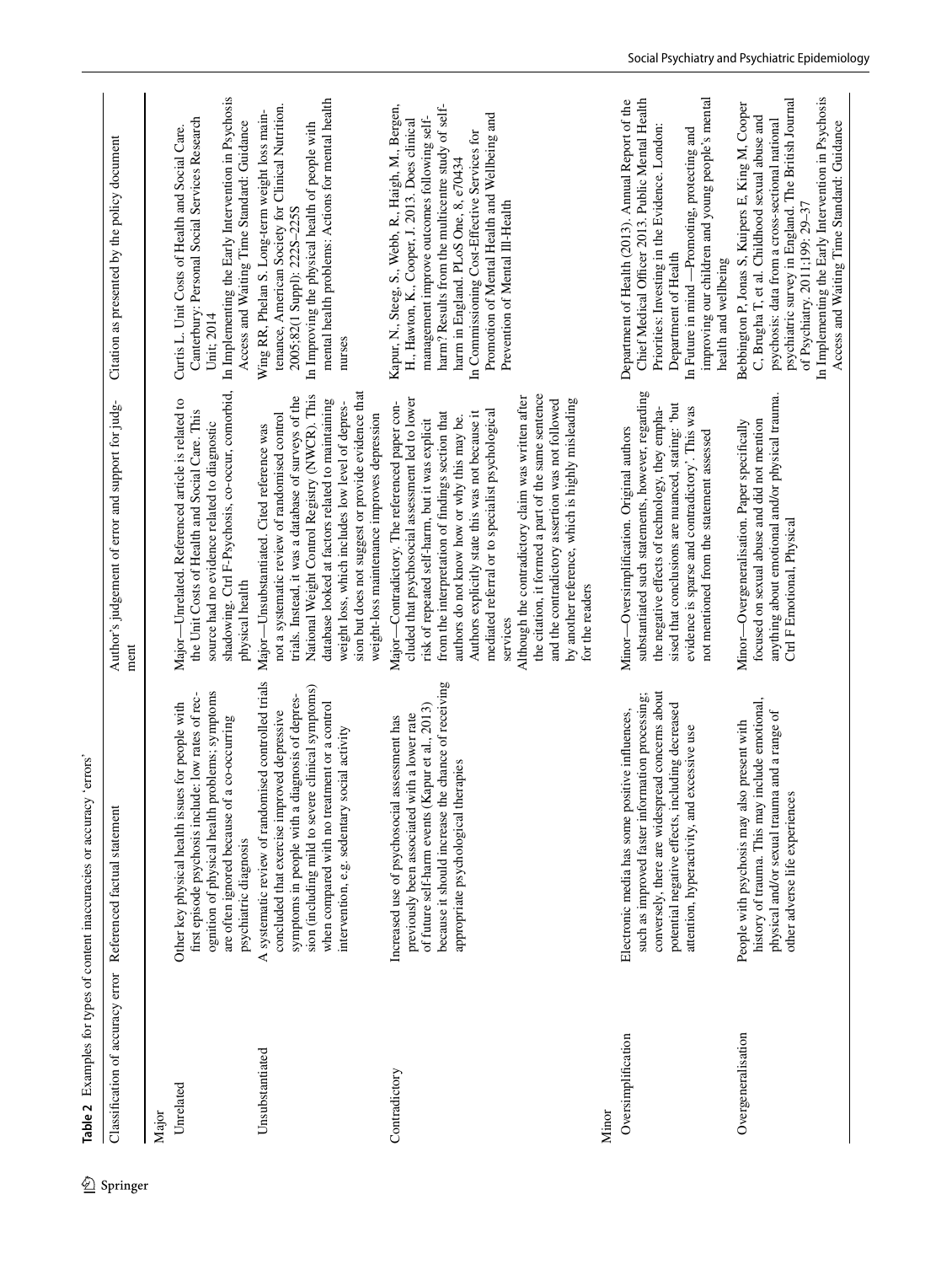<span id="page-6-0"></span>

| Table 2 (continued)              |                                                                                                                                                                                    |                                                                                                                                                                                                                                      |                                                                                                                                                                                                                                                                                                    |
|----------------------------------|------------------------------------------------------------------------------------------------------------------------------------------------------------------------------------|--------------------------------------------------------------------------------------------------------------------------------------------------------------------------------------------------------------------------------------|----------------------------------------------------------------------------------------------------------------------------------------------------------------------------------------------------------------------------------------------------------------------------------------------------|
| Classification of accuracy error | Referenced factual statement                                                                                                                                                       | Author's judgement of error and support for judg-<br>ment                                                                                                                                                                            | Citation as presented by the policy document                                                                                                                                                                                                                                                       |
| Reporting error                  | of drug $(70\%)$ and<br>Research shows that mental health problems are<br>alcohol (86%) of alcohol users in community<br>experienced by the majority<br>substance misuse treatment | 74.2-93.1) had a past-year psychiatric disorder"<br>Minor-Reporting error. 75% of drug users not<br>"75% (95% CI 68.2-80.2) of drug service" and<br>"85% of alcohol service patients (95% CI<br>70% and 86% of alcohol users not 85% | and substance misuse services. The British Journal<br>use and mental illness in community mental health<br>Weaver et al. (2003) Comorbidity of substance mis-<br>In Better care for people with co-occurring mental<br>of Psychiatry Sep 2003, 183 (4): 304-313<br>health and alcohol use problems |
| Inaccessible                     | condition<br>12% of young people live with a long-term<br>$(LTC)$ (Sawyer et al. 2007)                                                                                             | Referenced statement was in an information box 'The<br>Interface between mental and physical health' on<br>ment made but provides no further references to<br>provide evidence to support this fact<br>Inaccessible                  | ing our children and young people's mental health and<br>In Future in mind—Promoting, protecting and improv-<br>N/A Inaccessible                                                                                                                                                                   |
|                                  |                                                                                                                                                                                    | page 26. This document overall cited via footnotes<br>(i.e. no references list) but no Sawyer et al. (2007)<br>was found on that page nor any other page in the<br>document. Ctrl + F 'Sawyer'                                       | wellbeing                                                                                                                                                                                                                                                                                          |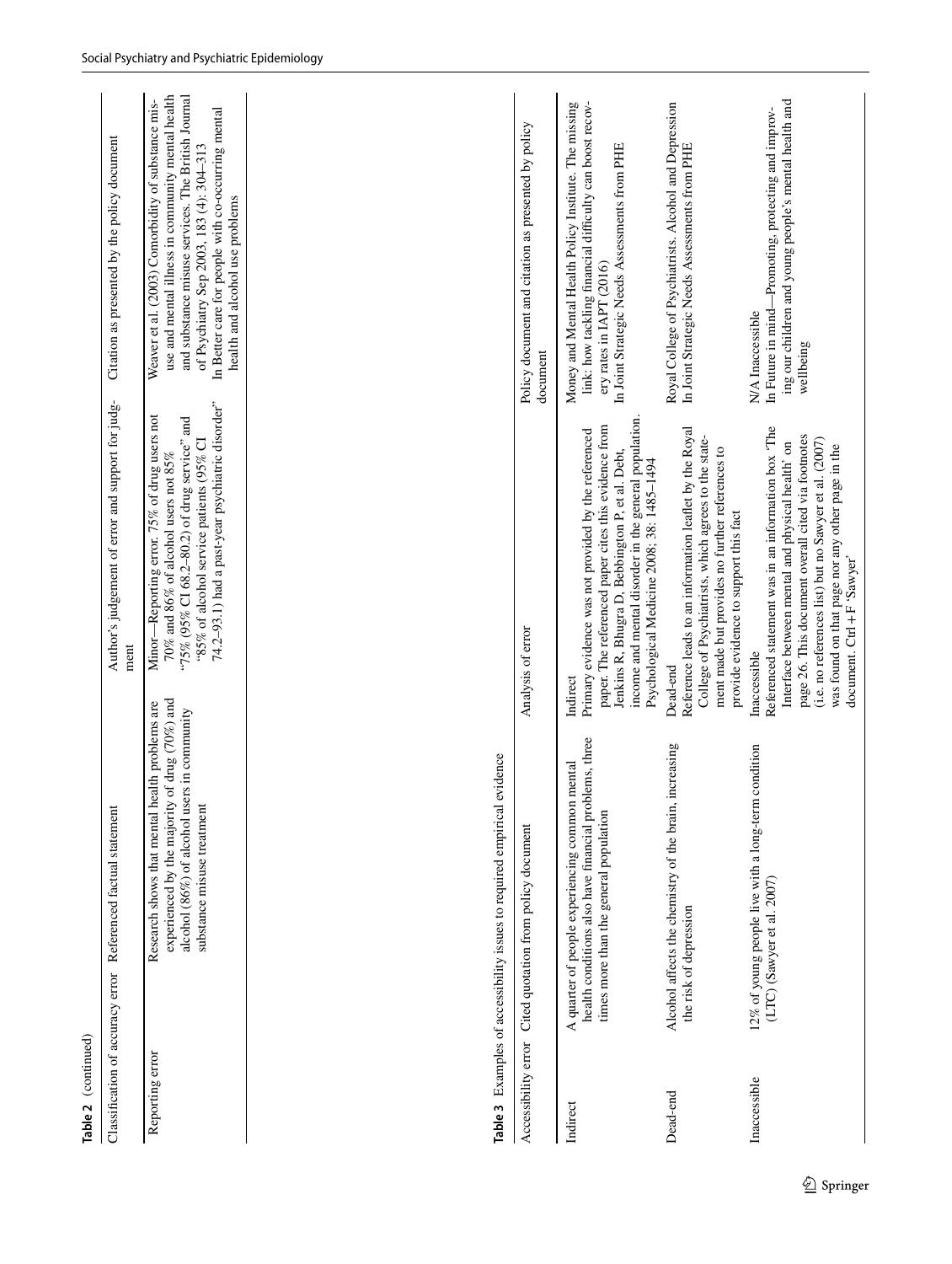<span id="page-7-0"></span>

| Name of policy document                                                                                                                     | Year published | Publishing organisation                        | Type                                 | Objective                                                                                                                                                                                                                                            |
|---------------------------------------------------------------------------------------------------------------------------------------------|----------------|------------------------------------------------|--------------------------------------|------------------------------------------------------------------------------------------------------------------------------------------------------------------------------------------------------------------------------------------------------|
| Commissioning cost-effective services for<br>promotion of mental health and wellbe-<br>ing and prevention of mental ill-health              | 2017           | Public Health England                          | Guidance/ commissioning report       | economic case for action in the mental<br>Summary of evidence that enhances the<br>health area                                                                                                                                                       |
| Defence people mental health and wellbe-<br>ing strategy 2017-2022                                                                          | 2017           | Ministry of Defence                            | Policy paper/strategy                | To improve the mental health and wellbeing<br>of armed forces, their families, veterans<br>and civilians                                                                                                                                             |
| with mental health problems: actions for<br>Improving the physical health of people<br>mental health nurses                                 | 2016           | Department of Health, Public Health<br>England | Policy guidance/policy               | nurses to take action to improve the physi-<br>cal health of people with mental health<br>Provided as a resource for mental health<br>problems                                                                                                       |
| Future in mind: Promoting, protecting and<br>improving our children and young peo-<br>ple's mental health and wellbeing                     | 2013           | Department of Health                           | Policy guidance                      | Report of the work of the children and young<br>people's mental health and wellbeing task-<br>force and propose action plans to promote<br>good mental health from the earliest ages                                                                 |
| mental health and alcohol use conditions:<br>Better care for people with co-occurring<br>a guide for commissioners and service<br>providers | 2017           | Public Health England                          | Policy guidance                      | England to address the issue of individu-<br>Guide developed with the support of NHS<br>als with co-occurring mental health and<br>alcohol/drug use often being excluded<br>from services                                                            |
| Improving young people's health and well-<br>being: a framework for public health                                                           | 2015           | Public Health England                          | Policy guidance/framework            | A framework for national and local action to<br>address the specific health needs of young<br>people and ensure their future health                                                                                                                  |
| children and young people with an eating<br>disorder: commissioning guide version<br>Access and waiting time standard for<br>$\ddot{=}$     | 2015           | NHS England                                    | Policy guidance/ commissioning guide | community-based eating disorder services<br>standards and requirements for providing<br>Guidance setting out commissioning<br>for children and young people                                                                                          |
| Better mental health: joint strategic needs<br>assessment toolkit                                                                           | 2017           | Public Health England                          | Policy guidance/toolkit              | Links mental health data, policy and knowl-<br>edge to help planners understand needs<br>within the local population and assess<br>local services                                                                                                    |
| A framework for mental health research                                                                                                      | 2017           | Department of Health and Social Care           | Policy guidance/framework            | over the next decade. It sets out a structure<br>research is likely to translate into signifi-<br>to improve co-ordination and strengthen<br>the focus on areas where mental health<br>A framework for mental health research<br>cant health benefit |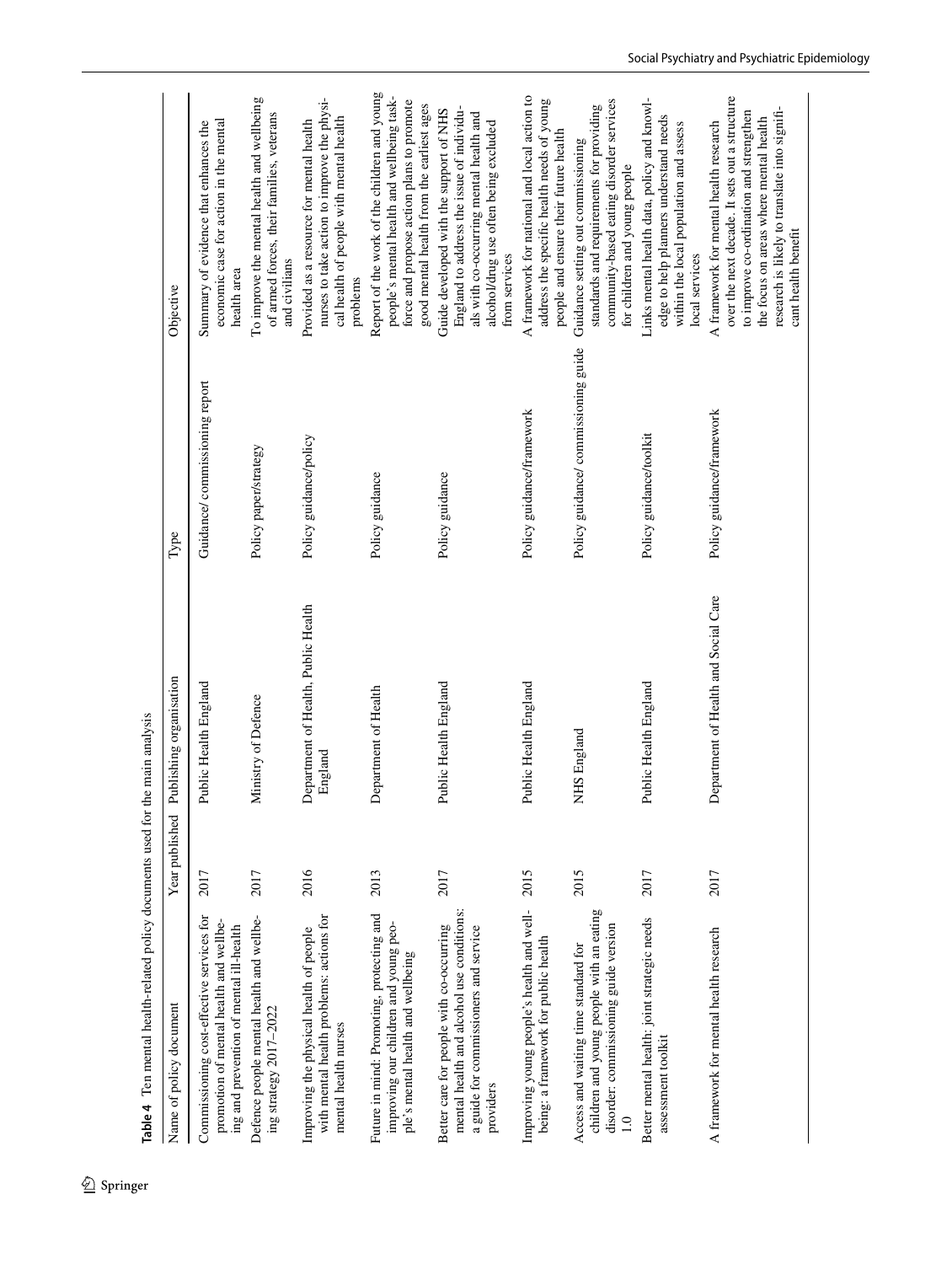

<span id="page-8-0"></span>**Fig. 1** Accuracy level of 236 statements



<span id="page-8-1"></span>**Fig. 2** Accessibility of 236 statements. Irrelevant M.E. (major error)=question of accessibility considered irrelevant due to major content inaccuracy

<span id="page-8-2"></span>**Table 5** Errors in accuracy and accessibility across 236 referenced 'factual' statements from ten mental health policy documents

| Accuracy                                               | Prevalence out of<br>236 statements<br>$(\%)$ |
|--------------------------------------------------------|-----------------------------------------------|
| Fully accurate statements                              | 141 (59.7)                                    |
| Major errors                                           | 45(19.1)                                      |
| Minor errors                                           | 50(21.2)                                      |
| Accessibility                                          |                                               |
| Direct references                                      | 126(53.4)                                     |
| Indirect references                                    | 36(15.3)                                      |
| 'Dead-end' references                                  | 18 (7.6)                                      |
| Source inaccessible                                    | 11(4.7)                                       |
| Accessibility irrelevant due to major errors<br>(M.E.) | 45(19.1)                                      |

evidence that is prioritised in evidence-based practice and NICE guidelines.

There is ongoing interest in better integrating evidence at diferent stages of the policy making process. Improving

issues relating to accuracy and accessibility to evidence that permeate high-profile documents can be divided into two processes that are integral to one another. The frst is the pursuit of a systematic method that quantifes such errors in a relatively simple and rapid manner. This has been the focus of the current study. The second is to implement standards and regulations which enforce such an assessment—a process that involves discussions beyond the scope of the current investigation. It is only when such assessments are prompted and regulated bureaucratically can one be assured that the representation and accessibility of evidence in policy documents are maintained at the highest of standards. To our knowledge, there is no guidance or regulation on referencing in policy documents in the United Kingdom or internationally. In concordance with Sense about Science (2016) [\[11\]](#page-10-11), a set of standards for referencing practice should be widely implemented to serve as a reassurance that policy documents uphold a high standard of academic integrity and accountability. Such standards for responsible publications can be based off existing international standards for academic research publications, similar to that developed at the second World Conference on Research Integrity [\[17\]](#page-10-15).

The act of referencing does not simply serve the function of providing readers with the evidence base behind the claims made. Instead, citations are alluring as they allow a piece of writing to diferentiate itself from more subjective, opinionated and journalistic work. It may propel readers to trust that the stance made on a particular subject is rooted in empirical evidence and a result of academically rigorous understanding. In short, references give its content a particular authority. One may feel more confdent in statements with a reference in comparison to statements without such companions, even without checking it [\[19\]](#page-10-16). Continuing to cite without ensuring accessibility and accuracy of these references can tarnish the quality of the document itself and unintentionally mislead organisations and professionals who automatically give into the façade of objectivity. Without a doubt, issues surrounding evidence-based policy making is complex, non-linear issue. This may require the right education and collaborations with academics to facilitate writers' ability to extract primary fndings from research and to implement these into policy [\[20](#page-10-17)]. However, regardless of the complexity of evidence-based writing, ensuring referencing is of the highest of standards is a simple frst step and a sign of commitment to evidence-based policy making. It, at the very least, showcases diligence in using and communicating evidence in policy documents. If evidence-based policy is—at least conceptually—an extension of evidence-based practice [[14\]](#page-10-18), then there is the potential to extrapolate apply these methods to gain an insight into equivalent issues in mental health-relevant UK policy documents, providing a basis where such analyses have yet to be undertaken properly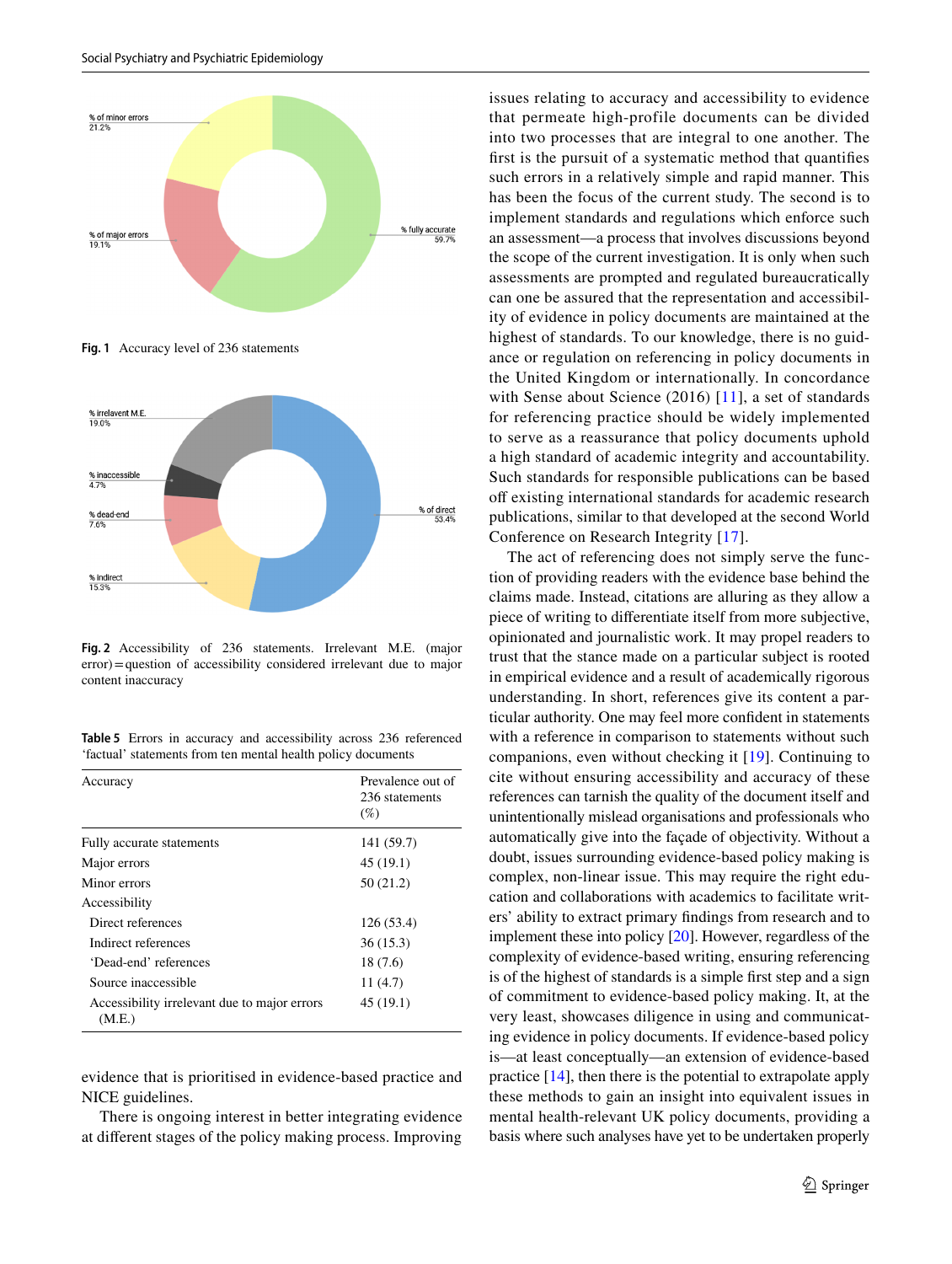and seriously. Of note, to our knowledge, no research paper has previously reported on this in any health policy context.

# **Limitations**

There are some limitations to the present study. First, our search strategy resulted in a wide range of documents, the majority of which were irrelevant to our study; examples include statements and speeches made by politicians, press releases, green papers, and more. In what we defned as a 'policy document', we included documents labelled in various ways (e.g. 'framework', 'guidance', 'action', 'strategy', 'commissioning guide', etc.). There was also a high proportion of policy documents that were immediately identifed as ineligible for the study, despite containing a similar amount of factual statements as eligible documents. We noticed that a considerable number of these documents were ineligible, because they either (i) exclusively cited other policy documents, (ii) referenced only a handful of sources, or (iii) provided no references at all. This arguably limits the representativeness of the present study.

Second, the method by which statements were sampled by reviewers arguably introduced subjective bias. Alternative methods may include purposive sampling using sampling frames to achieve maximum breadth and variation of referenced statements, assessing all the factual statements in a given document, or sampling statements using a computerised randomisation process. However, given the length of many policy documents, and the resource available to conduct this study, these alternatives were deemed impractical for the present study. The primary focus of the present work was to pilot a method of appraising reference accuracy in policy documentation and to obtain preliminary results from that work. This was achieved, however, more laborious sampling methods may have improved the representativeness of selected statements. However, as up to 25 statements were included from each policy document, a fairly high proportion of eligible statements are likely to have been included. Indeed, some policy documents did not include 25 statements that met inclusion criteria. Nevertheless, an aim for future research could be to refne the method by which statements are sampled.

Third, even though significant effort was made to minimise reviewer subjectivity in the evaluation of statement quality, such as by thoroughly setting out specifc parameters for the error classifcations to standardise judgments and the involvement of a secondary, independent reviewer, decisions may still difer between reviewers. While similar caveats exist in some areas of current systematic review methodology, such as in the appraisal of the risk of bias, more could perhaps be done in the future to assess the inter-rater reliability of these types of classifcation frameworks.

Fourth, although the framework used in the present study was simple and straightforward to use, realistically, it can only be used by individuals who can freely access scientifc journals. The ability to attain the original sources required to spot check the accuracy and accessibility of cited facts would otherwise often be limited by pay walls. Further, unlike the Evidence Transparency Framework [\[18](#page-10-19)] that was designed to be understandable and useable regardless of the level of expertise of the reader, the current framework may require reviewers to have a sufficient background in research methodology to understand scientifc articles and from there to identify and classify accuracy errors correctly.

Lastly, as the frst investigation of this kind, we made a pragmatic decision to limit our scope to policy documents from the country we are based in. Having included only documents published in England, the fndings of the current study may only apply within this area. Therefore, the social, political and cultural context of our study should be considered before applying fndings to other countries. Future research into policy documents in other countries would most certainly be both interesting and important.

# **Conclusion**

In light of the fndings of the current study, referencing accuracy and accessibility are two components of referencing quality that warrant further attention in mental health policy documents. In this investigation in the England, it appears that referenced statements are error prone or are not referenced at all. As such, the utility of the framework used in the current study is high and can form a core part in the maintenance of integrity in policy documents, with investigations in other countries that aspire to evidence-making policy also warranted. We believe that it is a small yet essential step towards meeting the larger ambitions of the evidence-based policy movement. We hope this paper will prompt further studies of referencing quality in mental health policy documents, as well as provide a benchmark for studies seeking to improve the quality of referencing in other policy documents.

**Acknowledgements** SJ and LSR are partly supported by the NIHR Mental Health Policy Research Unit.

## **Compliance with ethical standards**

**Conflicts of interest** The authors declare that they have no confict of interest.

**Open Access** This article is distributed under the terms of the Creative Commons Attribution 4.0 International License [\(http://creativecom](http://creativecommons.org/licenses/by/4.0/)[mons.org/licenses/by/4.0/](http://creativecommons.org/licenses/by/4.0/)), which permits unrestricted use, distribution, and reproduction in any medium, provided you give appropriate credit to the original author(s) and the source, provide a link to the Creative Commons license, and indicate if changes were made.